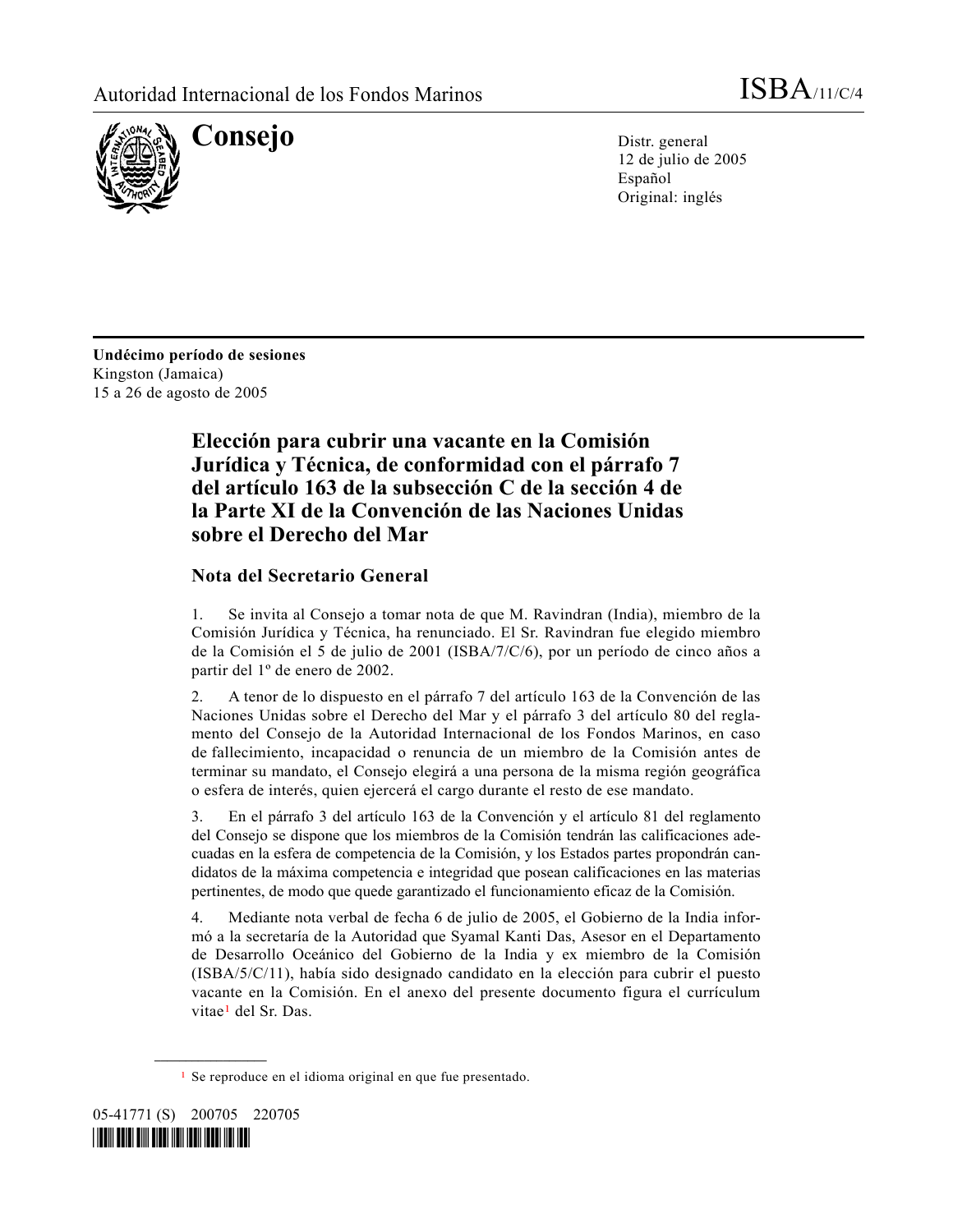# **Anexo**

# **Syamal Kanti Das (India)**

| Date of birth:    | 12 December 1952                                       |
|-------------------|--------------------------------------------------------|
| Languages spoken: | Bengali, English and Hindi                             |
| Present employer: | Department of Ocean Development<br>Government of India |

# **Educational qualifications**

- 1986 University of Leeds, United Kingdom, MBA in project management, business policy, management finance and decision analysis
- 1974 Calcutta University, Bengal Engineering College, B.E. (Mining) in method of working, mining machinery, ventilation, mine management, legislation and safety
- 1969 West Bengal Board of Higher Secondary Exams in physics, chemistry, mathematics

## **Employment details**

| 29 April 1997-continuing           | Adviser, Department of Ocean Development,<br>Government of India                                                               |
|------------------------------------|--------------------------------------------------------------------------------------------------------------------------------|
| 29 April 1992-28 April 1997        | Director (Scientific), Department of Ocean<br>Development, Government of India                                                 |
| 29 September 1988-29 April 1992    | Joint Director, Ministry of Environment and<br>Forests, Government of India                                                    |
| 6 September 1982-29 September 1988 | Senior Research Officer, Planning Commission,<br>Government of India                                                           |
| 22 February 1977-2 September 1982  | Undermanager, Central Mine Planning and<br>Design Institute Ltd./Coal India Ltd. (Public<br>sector undertaking)                |
| 7 August 1975-21 February 1977     | Junior Executive Trainee, Central<br>Mine<br>Planning and Design Institute Ltd./Coal India<br>Ltd. (Public sector undertaking) |

#### **Reports/articles published**

- 1. Energy and Environment
- 2. Seabed mining in Central Indian Ocean Basin Perspective and Prospects in the international Journal
- 3. Indian Polymetallic Nodules Programme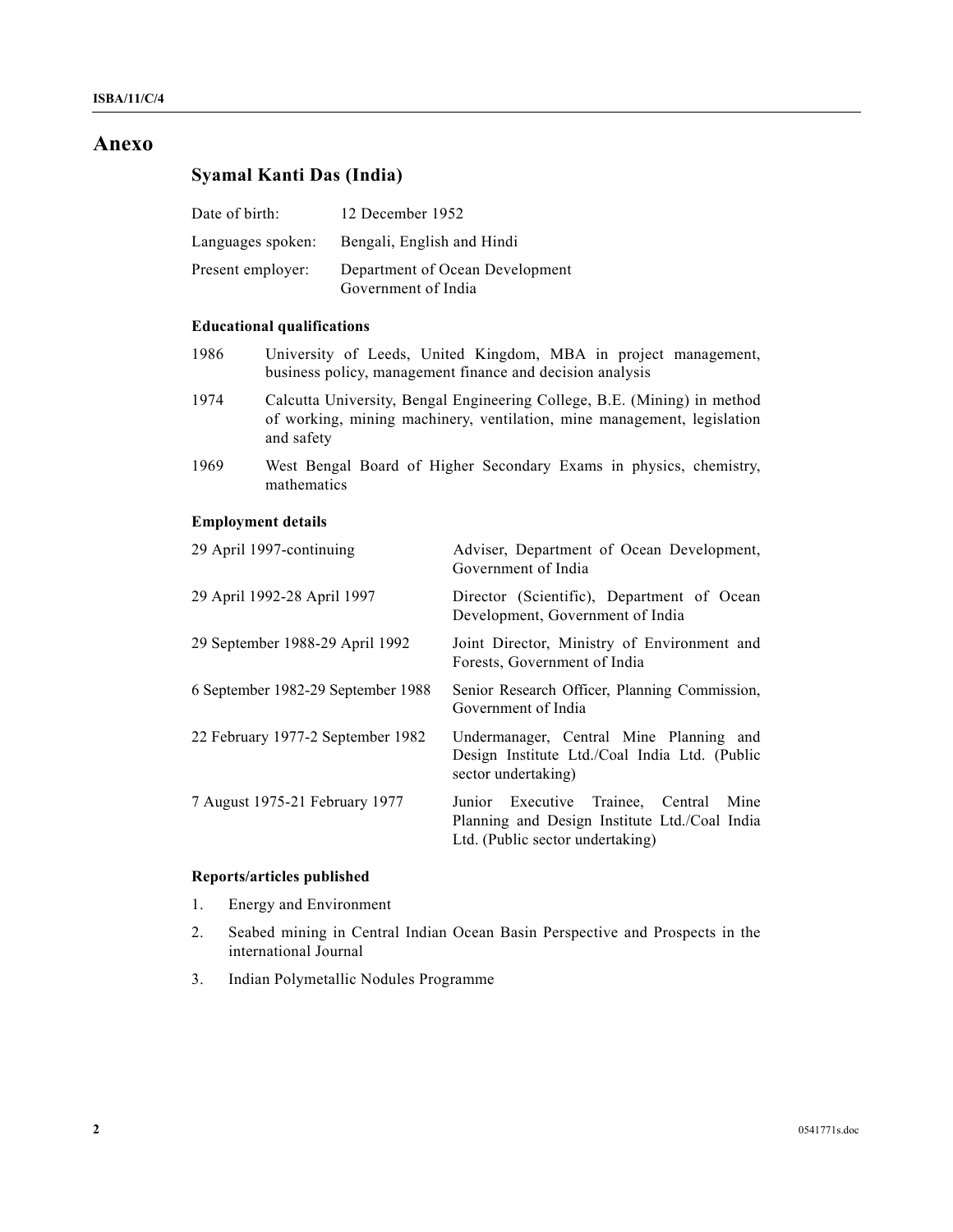#### **Membership in special national and international expert committees**

- (a) Member Secretary of Expert Committee on Environmental Appraisal of Industrial Projects constituted by Ministry of Environment and Forests, Government of India, in 1988-90;
- (b) Member Secretary of Expert Committee on Environmental Appraisal of Mining Projects constituted by Ministry of Environment and Forests, Government of India, in 1991-92;
- (c) Elected Member of Legal and Technical Commission of International Seabed Authority from 1999 to 2001;
- (d) Leader of a delegation of scientists for formulation of collaborative work with CGGE, Gelendzhik, Russian Federation;
- (e) Leader of a delegation of scientists for implementation of collaborative programme with the Russian Federation on two occasions;
- (f) Member of high-level expert committee for restructuring of Geological Survey of India constituted by Ministry of Mines;
- (g) Member of committee constituted by Ministry of Mines for formulation of Offshore Areas Mineral (development and regulation) Act, 2002.

#### **Experience**

- Most of my assignments were in the nature of multidisciplinary task teams to develop mining and allied projects with frequent opportunities in the shaping of mining policy, regulatory and institutional mechanisms best suited for the purpose. I was involved in decision-making relating to heavy investments in mining projects, infrastructural facilities and technological upgradation.
- My experience in the Planning Commission of India provided exposure to planning of the energy sector at the national level. It involved constant dialogue with State Governments and other undertakings concerning sectoral restructuring, reform and regulatory frameworks. I also attended the meetings of a public investment board for making decisions on all major mining projects. It also enabled me to stay abreast of the latest technological advances in mining and related fields.
- My assignment in the Environment Ministry in granting environmental clearances to industrial and mining projects has exposed me to the vital environmental concerns of sustainable development associated with mining projects, including the socio-economic dimensions of land acquisition, resettlement and rehabilitation of displaced populations.
- Summing up, my experience for three decades and in different aspects (technological updating and technology transfer, financial and technical appraisal of projects, and analysis and review of international policies) of extractive industry operations in developing countries has provided me with a deep understanding of the latest developments as well as the problems associated with mining projects from the technological, safety, environmental and man management angles.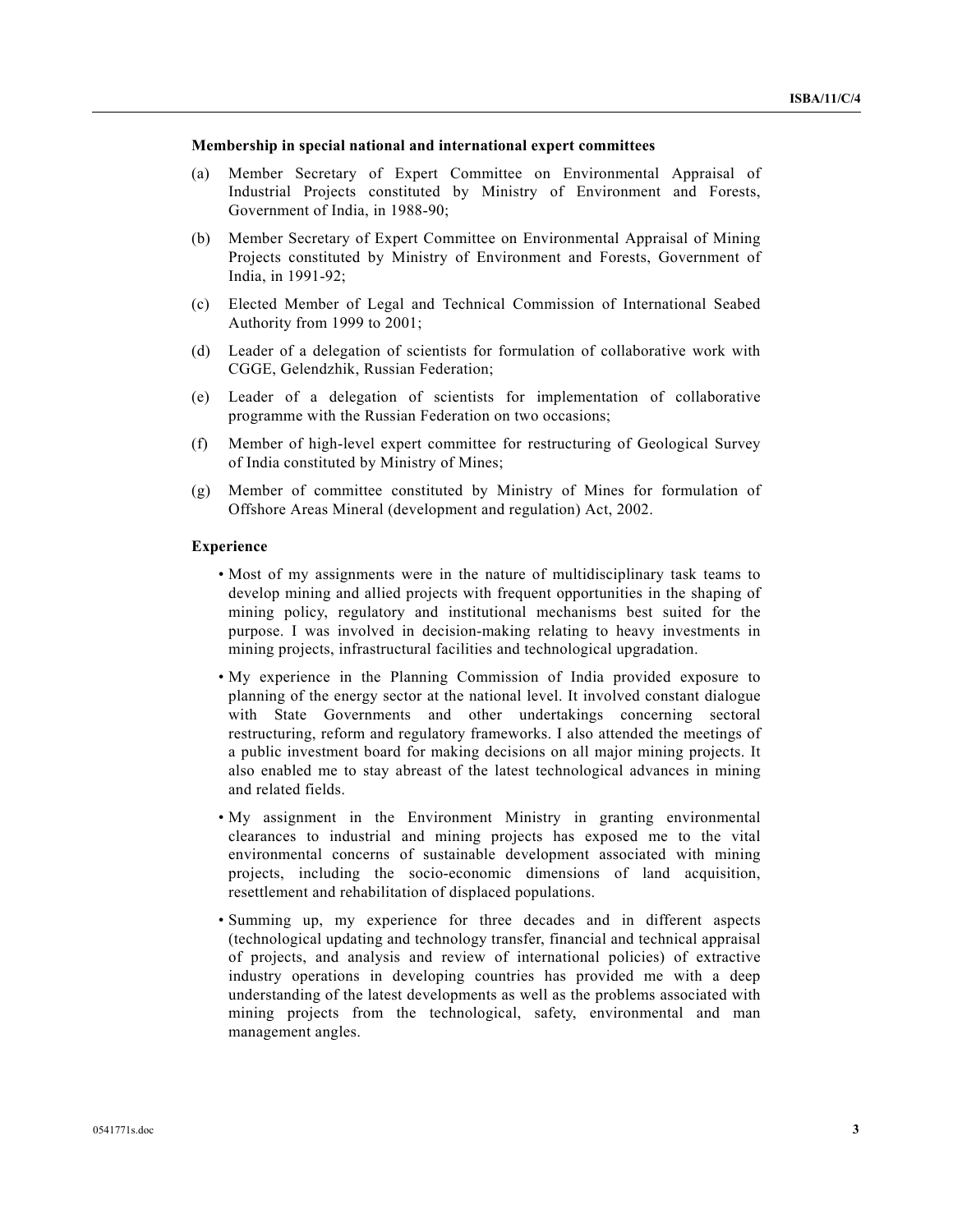## **Details of experience and level of responsibility**

#### **Department of Ocean Development (as an Adviser) (29 April 1997-continuing)**

As Adviser, I am responsible for planning, evaluating, monitoring, coordinating and funding the programmes of national importance in the area of marine non-living resources. Have been engaged in the formulation, implementation and monitoring of a national programme for marine non-living resources and development of relevant technologies. Nodal officer for the programme for the last eight years. The programme is one of the major activities pursued by the Department since inception in 1982 and continues to be so. The programme is being implemented/coordinated, keeping in view the overall regulatory measures and developments relating to oceans. The programme comprises the following components:

- (a) Survey and exploration at closer grid (5 km) at the Central Indian Ocean Basin;
- (b) Technology development for exploitation of minerals from the deep seabed;
- (c) Technology development for extraction of metals from the seabed;
- (d) Comprehensive environmental impact assessment study in the Central Indian Ocean Basin.

The programme is being pursued also keeping in view the fulfilment of obligations of the Preparatory Commission (International Seabed Authority now) as a Registered Pioneer Investor (under resolution 11 of the Third United Nations Conference on the Law of the Sea), a status India was the first country to be accorded in 1987.

Long-term perspective for the programme is periodically reviewed through a Board constituted for this purpose.

Another major research and development project presently ongoing in the nonliving resources sector is the study of the Bay of Bengal Fan. This multidisciplinary programme is being executed by the multi-institutional participation of various national laboratories and universities associated in this programme.

I was a part of a technical expert group for formulation and framing offshore mineral regulation constituted by the Ministry of Mines, Government of India. The regulation is now in force.

I was also a part of a high-power Committee for restructuring of a geological survey of India, in line with the recommendation of the Expenditure Reforms Committee, Government of India.

### **Department of Ocean Development (29 April 1992-28 April 1997)**

As Director (Scientific), I was engaged in planning, monitoring, evaluating, coordinating, funding in one of the major programmes (marine non-living resources). The programme involved multidisciplinary activities like survey and exploration, mining extractive metallurgy of minerals for getting the metal values with due regard to the environmental consequences for each sub-activity. The programme involved multi-institutional coordination. The programme is now aimed to have intermediate benefits to user industries. In order to achieve the ultimate objective, we have to develop various system, particularly deep sea mining in stages.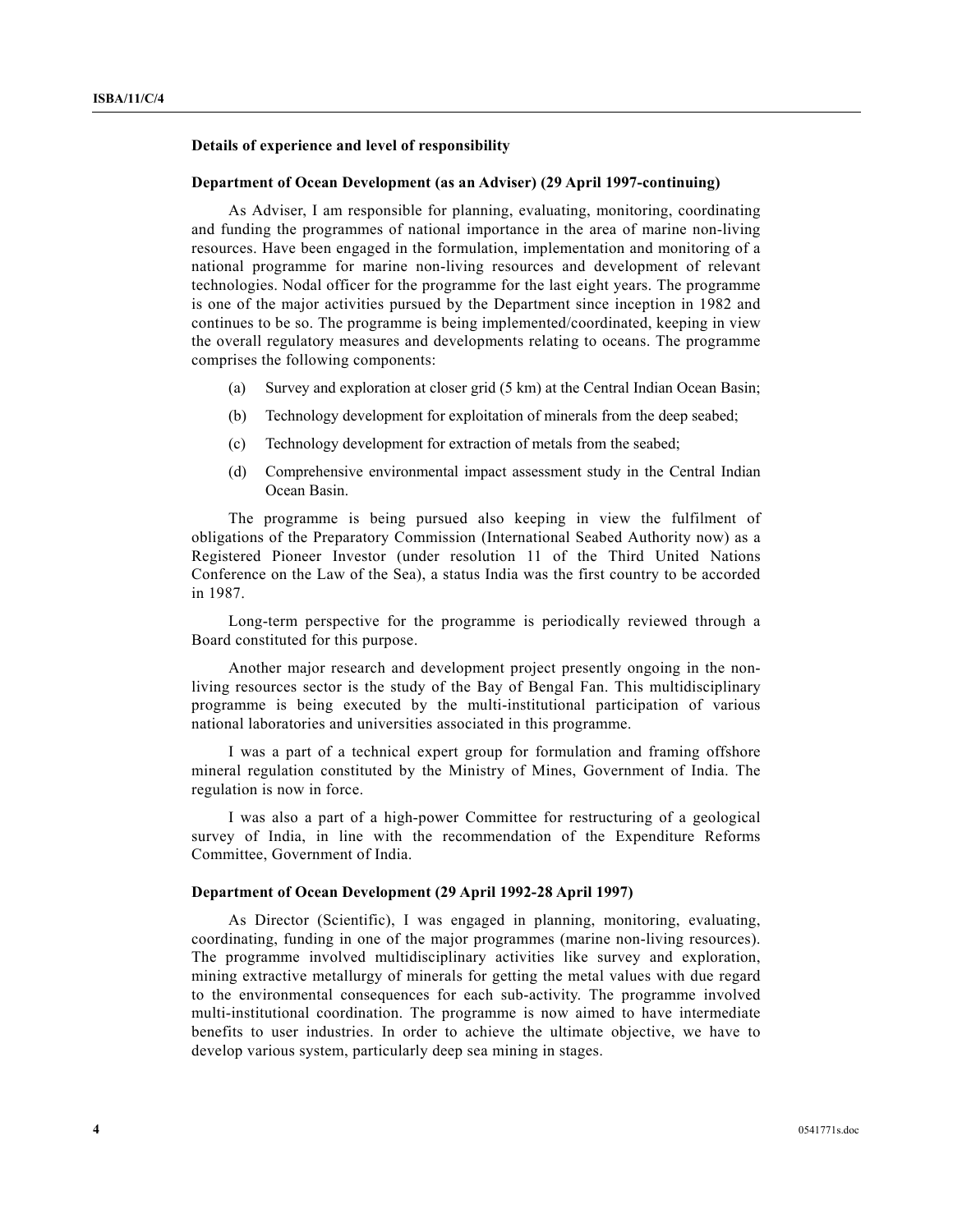A comprehensive environmental impact assessment study was commissioned in the Central Indian Ocean Basin. As a part of the comprehensive study, the baseline data collection and benthic disturbance activity have been completed. The environmental impact assessment monitoring work at the Central Indian Ocean Basin was initiated. The participating institutions/industries in this endeavour are: National Institute of Oceanography, Goa; Regional Research Laboratory, Bhubaneswar; National Metallurgical Laboratory, Jamshedpur; Bhabha Atomic Research Centre, Trombay; and Central Mechanical Engineering Research Institute, Durgapur. In addition, about 18 industries are involved in the mining technology development programme.

#### **Ministry of Environment and Forests (29 September 1988 to 29 April 1992)**

In the Ministry of Environment and Forests, I was Joint Director and Member Secretary of the Environmental Appraisal Committee for industrial projects (oil, gas, steel, etc.) for more than two years. Subsequently, I became Member Secretary of the Environmental Appraisal Committee for mining projects. Environmental appraisal of developmental projects were carried out keeping in view the conservation of natural resources on land, coastal and offshore areas. My job was to analyse the predicted impacts of developmental projects, monitoring of approved projects from an environmental angle, storage and retrieval of data. In addition, I regularly interacted with research and technical institutions for identification of further areas for research and development and science and technology inputs, environment, ecology, recycling of resources. I was directly involved in revision of environmental guidelines of the Ministry of Environment in respect of industrial and mining projects. This revision was emphasized on public hearings with local communities regarding environmental impacts due to the projects and introduction of appropriate resettlements and rehabilitation measures in the implementation stage of the project.

#### **Planning Commission (6 April 1982 to 29 September 1988)**

I was posted in the Energy division of the Planning Commission as Senior Research Officer. I was involved in the:

- (a) Preparation of five-year and annual plan proposals concerning the coal sector of the energy division;
- (b) Examination of the proposals received from administrative ministries for development of mining projects;
- (c) Techno-economic appraisal of projects in consultation with the Project Appraisal Division of the Planning Commission and participation in the project investment board meetings;
- (d) Demand-supply evaluation;
- (e) Development of infrastructure needs and planning for critical inputs;
- (f) Evaluation of science and technology proposals for funding and monitoring;
- (g) Coordination of approved projects and science and technology schemes under implementation.